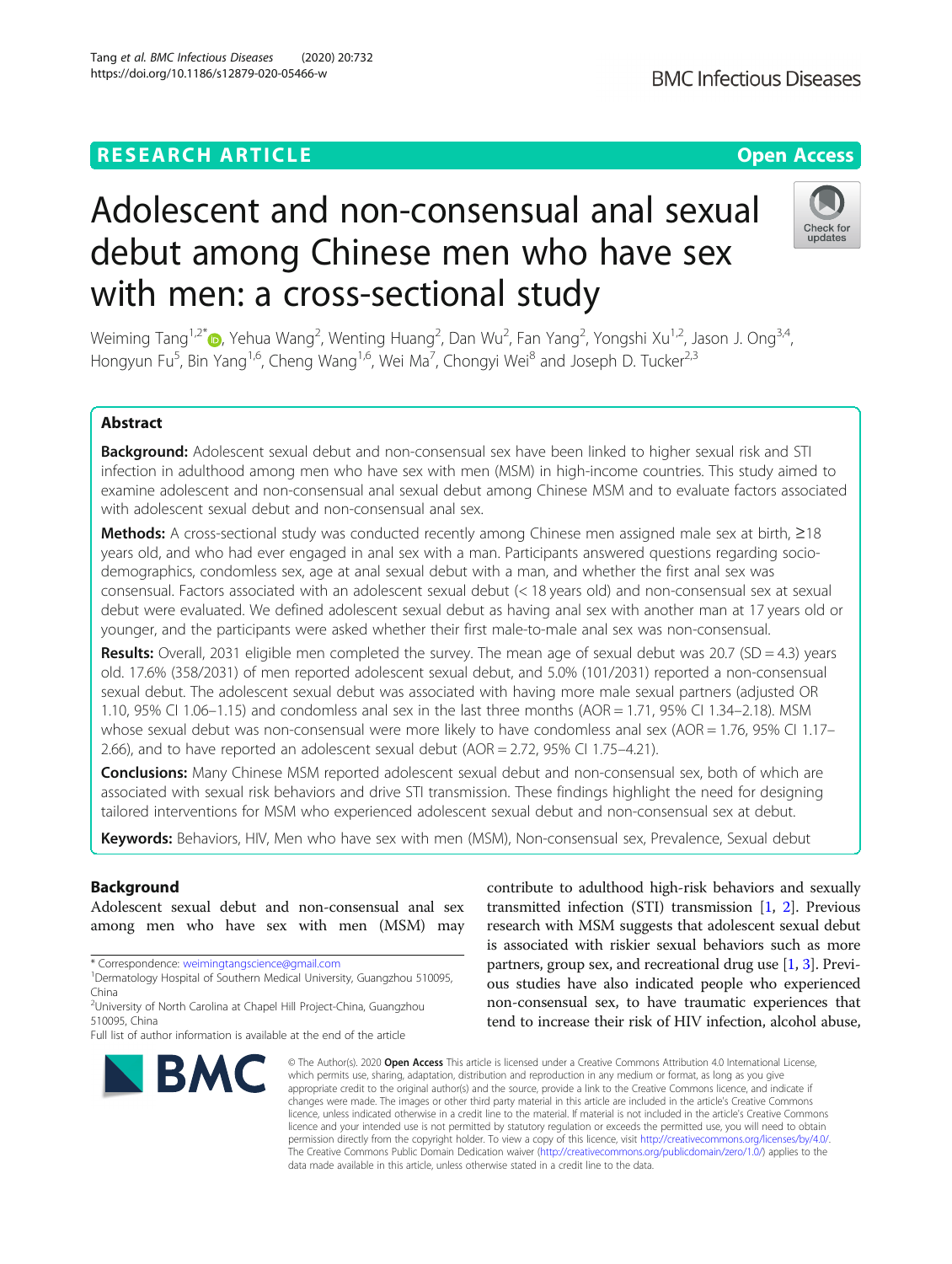and poor health-seeking behaviors [\[2,](#page-7-0) [4](#page-7-0)–[6](#page-7-0)]. However, most research on sexual debut and non-consensual sex among MSM has been focused on high-income countries [[1,](#page-7-0) [7](#page-7-0)], and hence less is known about these phenomena in low- and middle-income countries where social taboos regarding same-sex behaviors are strongly endorsed but with limited denunciation of non-consensual sex [[3](#page-7-0)]. Though non-consensual sex in MSM has been explored, [[8,](#page-7-0) [9](#page-7-0)] limited studies to date have assessed this issue in the context of adolescent sexual debut. The intersection of these two factors is important because trauma related to early sexual experiences can lead to high-risk sexual be-haviors in adulthood [[1,](#page-7-0) [3](#page-7-0)].

Due to social and cultural pressures of the local environment, MSM in China are often subject to stigma and social discrimination [[10,](#page-7-0) [11\]](#page-7-0). As a result, they receive limited sexual health education from guardians or in schools, potentially leaving them with limited knowledge of safer sex practices [\[12](#page-7-0), [13\]](#page-7-0). Without scientifically accurate knowledge, early sexual experiences of individuals may further impact their subsequent behaviors, and facilitate engaging in risktaking behaviors, such as condomless sex and having more sexual partners. In addition, men who experienced adolescent or non-consensual sexual debut may also suffer from psychological problems that they are associated with adopting maladaptive coping behaviors (e.g., heavy drinking) linked to HIV/STI risk [\[2\]](#page-7-0). For example, a study of Latino MSM in the US found that those experiencing childhood sexual abuses were more likely to report depressive symptoms and heavy drinking [[9](#page-7-0)]. However, the studies on adolescent sexual debut and non-consensual sex among Chinese MSM are very limited [\[3,](#page-7-0) [14\]](#page-7-0), and knowing these may guide the designing of future sexual health education and interventions for Chinese MSM.

China provides a strong environment for this study. First, with the popularization of gay dating apps [\[15\]](#page-7-0), researchers in China can easily reach MSM who were usually marginalized through online surveys, and these participants are willing to report sensitive personal information anonymously [[16](#page-7-0)]. This may provide an opportunity to disclose information that they would not reveal in clinic-based surveys. Second, Chinese MSM tend to be stigmatized and discriminated, and lack sexual health education and awareness of health care [\[11\]](#page-7-0). Third, the social norms and attitudes toward sexuality among Chinese MSM have rapidly changed in the past decade, and Chinese MSM are more open to having sex at an earlier age [\[17,](#page-7-0) [18](#page-7-0)]. In addition, Chinese MSM are disproportionally impacted by HIV, while the HIV prevalence among MSM reached 8.0% in 2015 and has remained high since then, which is about 300–400 times the prevalence observed among the general population in China [[19,](#page-7-0) [20\]](#page-8-0). In addition, extremely high HIV incidence (15.56/100 person-years) was also observed among Chinese gay men [[21](#page-8-0)].

This study aimed to examine adolescent and nonconsensual sexual debut among Chinese MSM and to evaluate factors associated with adolescent sexual debut and non-consensual anal sex.

## Methods

This study is a secondary analysis of baseline data from a stepped-wedge randomized controlled trial (RCT). The study evaluated the efficacy of a crowdsourced intervention in promoting HIV testing among MSM in eight Chinese cities [\[16](#page-7-0)], while only those who did not report HIV testing in the preceding three months in the crosssectional survey were enrolled into the RCT.

#### Study design and sampling methods

The nationwide, online, cross-sectional study was conducted by the University of North Carolina Project-China in July 2016. We collaborated with a gay partner seeking internet company (Blued) to recruit participants from eight cities in China (Guangzhou, Jiangmen, Shenzhen, and Zhuhai in Guangdong Province, Jinan, Jining, Qingdao and Yantai in Shandong Province, China). Blued is the largest MSM social networking mobile phone application (app) in China, with more than 40 million registers. MSM usually use this platform for socialization, seeking HIV care services, and dating. While most MSM in China uses this platform, the frequency users tend to be young, well-educated, and with high income.

For recruitment, banner advertisements linking to the online survey were sent to registered Blued users in the eight cities. Participants who clicked on the survey link were directed to the online survey hosted by Sojump (Shanghai, China, [http://www.sojump.com\)](http://www.sojump.com), a widely used online survey platform in China [[22\]](#page-8-0). The inclusion criteria included: being Chinese men assigned male sex at birth, at least 18 years of age, having ever had anal sex with another man (identified as MSM), and currently residing in one of the designated study cities. Eligible participants provided electronically written informed consent. An incentive of 50 RMB (\$ 7USD) was provided to the participants as a compensation for the survey completion. Quality control was assured by using the skipping patterns in the survey platform, and participants were not allowed to go back in the survey to change their previous answers, thus this study does not have the issue of missing data. We followed a checklist for reporting results of Internet e-surveys (CHERRIES) throughout the process to improve the quality and reporting of our web survey.

# Measures

The anonymous online survey included measures on socio-demographics, sexual behaviors, HIV testing history, and HIV status from all participants. Socio-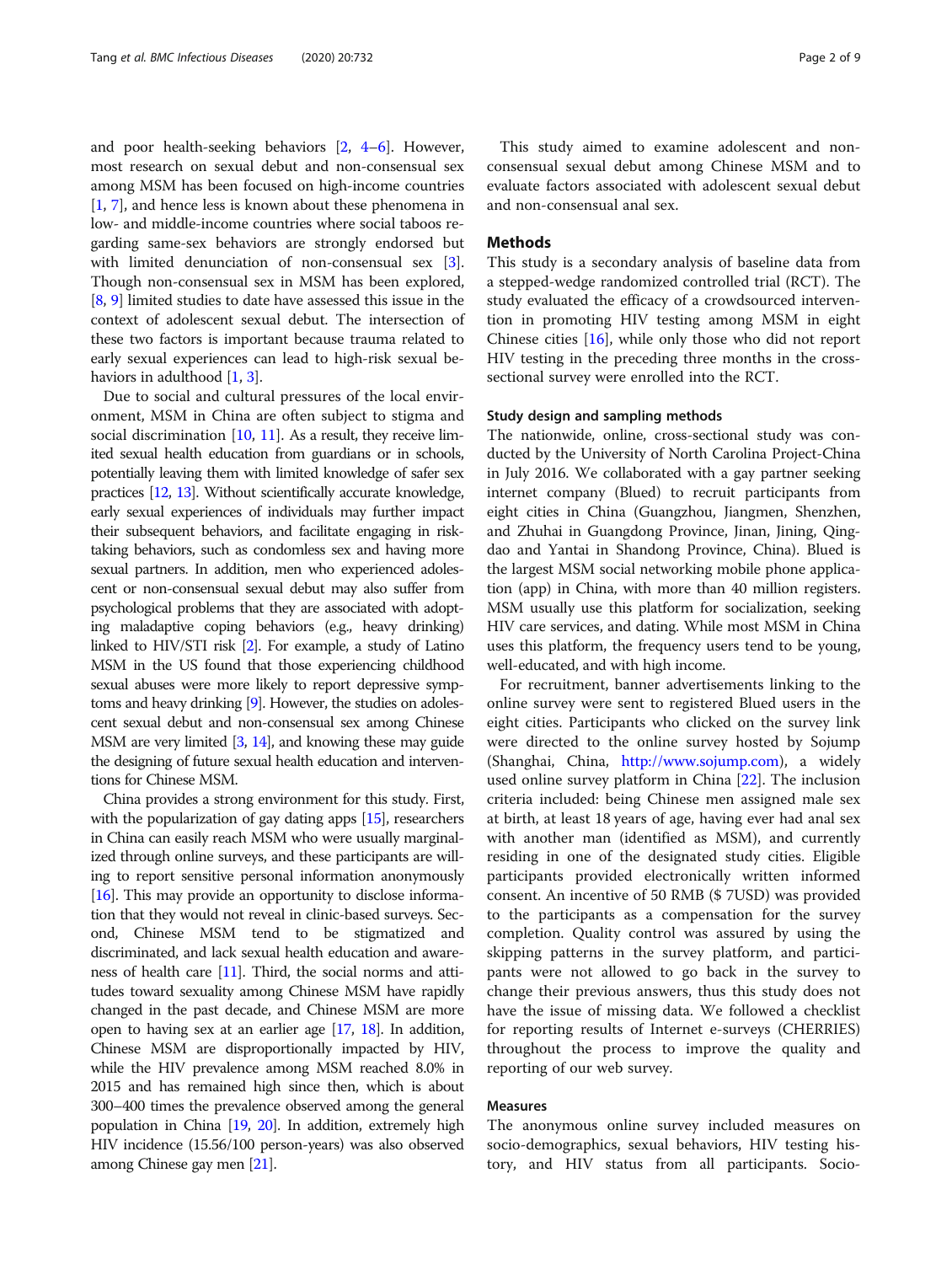demographic information included age (as a continuous variable and further categorized into four groups: under 20, 20–29, 30–39 or 40 and above), marital status (never married, currently married, and divorced or widowed), education (high school or below, some college, college/ bachelors, and masters or above), Household registration (Hukou, the hukou refers to China's national household registration system; it was categorized into the sampling city, other cities in the sampling province, or other provinces in China), and annual income  $(≤ $1500$  USD, \$1501-3000, \$3001–5000, \$5001–8000, or more than \$8000). Every participant was asked to self-report their sexual orientation (gay or bisexual), whether they disclosed their sexual orientation to non-male sexual partners (yes or no), and whether they self-identified as a transgender woman (yes or no).

Participants answered whether they had a stable male partner (yes or no), a casual male partner (yes or no), a stable female partner (yes or no), and a casual female partner (yes or no) in the last three months. We also asked the number of male partners they had in the last three months (continuous), whether they engaged in anal sex with a stable male partner in the last three months (yes or no), whether they engaged in anal sex with a casual male partner in the last three months (yes or no), whether they engaged in condomless sex with a man in the last three months (yes or no), and the type of the last partner (stable or casual partner).

Survey questions also covered HIV testing history. Participants answered questions on whether they had ever tested for HIV (yes or no) and the results from their last HIV test (positive, negative, or unknown).

With regard to male-to-male sexual debut, the participants were asked the age at which they first engaged in anal sex with a man. We defined adolescent sexual debut as having anal sex with another man at 17 years old or younger, as 18 years old was considered to be adult in China, and having sex before 18 was considered to have sex early in China [\[23\]](#page-8-0). In addition, the participants were asked whether their first male-to-male anal sex was non-consensual (coerced or unwilling to have sex with the partner).

#### Statistical analysis

Descriptive analysis was used to present the distribution of socio-demographic characteristics and HIV-related behaviors of the participants. Univariate and multivariable logistic regressions were used to evaluate factors associated with the adolescent sexual debut and nonconsensual anal sex at sexual debut, while adolescent sexual debut and non-consensual anal sex at sexual debut were treated as outcomes, to make the data analysis easier. Age, residence, educational level, and annual income were adjusted in the multivariable logistic regressions. All data analysis was completed using SAS 9.4 (SAS int. Cary, NC, USA).

# Results

#### Socio-demographics and sex behaviors

Overall, all the 2031 MSM who finished the baseline survey were included in the current study. Their median age was  $26.3$  (SD = 6.3) years old, while about threequarters of participants were less than 30 years old (75.8%). In addition, the majority of the participants had household registration in the two study provinces (68.0%), never married (85.4%), and had attended at least some college (66.6%) (Table [1](#page-3-0)).

About 5% of the participants (5.1%) identified as transgender women. Close to three-quarters of the participants self-identified themselves as gay (72.5%), and about two-thirds of the participants reported that they ever disclosed their sexual orientation to others beyond their partners (68.0%). Overall, two-thirds of the participants reported having a regular male partner in the last three months (66.4%), and about two-fifths of the participants reported having a casual male partner in the last three months (40.7%).

Over 60% of the participants self-reported that they had ever tested for HIV (63.9%). About half of the participants reported that they did not know their HIV status (48.4%, either never tested before or did not get a test result). Of those who ever tested for HIV, 5.9% reported that they were living with HIV (62/1048).

#### Sexual debut and non-consensual sex

The median and mean ages of reported sexual debut were close, so we only reported mean age in the current study. Overall, 17.6% (358/2031) of men reported adolescent sexual debut. The mean ages at anal sexual debut for participants in the age groups of < 20, 20–29, 30–39 and 40 or above were  $17.1$  (SD = 1.4), 19.8 (SD = 2.8), 23.2 (SD = 4.4) and 29.7 (SD = 7.5) years old  $(p < 0.001$ for each comparison), respectively.

In addition, 5.0% of participants self-reported that they experienced non-consensual sex at anal sexual debut (101/ 2031). The mean ages at anal sexual debut for participants who experienced and who did not experience nonconsensual sex were  $15.8$  (SD = 1.5) and  $21.8$  (SD = 4.0) years old ( $p < 0.001$ ), respectively. The proportion of participants experiencing non-consensual sex at anal sexual debut with another man was higher in those whose sexual debut happened before age 18 (10.1%), as compared to those for whom it happened at 18 or later  $(3.9%, p < 0.001)$ .

# Factors associated with adolescent sexual debut

Results from multivariable regression analysis revealed higher odds of adolescent sexual debut in men who disclosed sexual orientation to others (adjusted odds ratio [aOR], 1.84; 95% confidence interval [CI], 1.40–2.43) compared to men who did not disclose their sexual orientation. In addition, men reporting adolescent sexual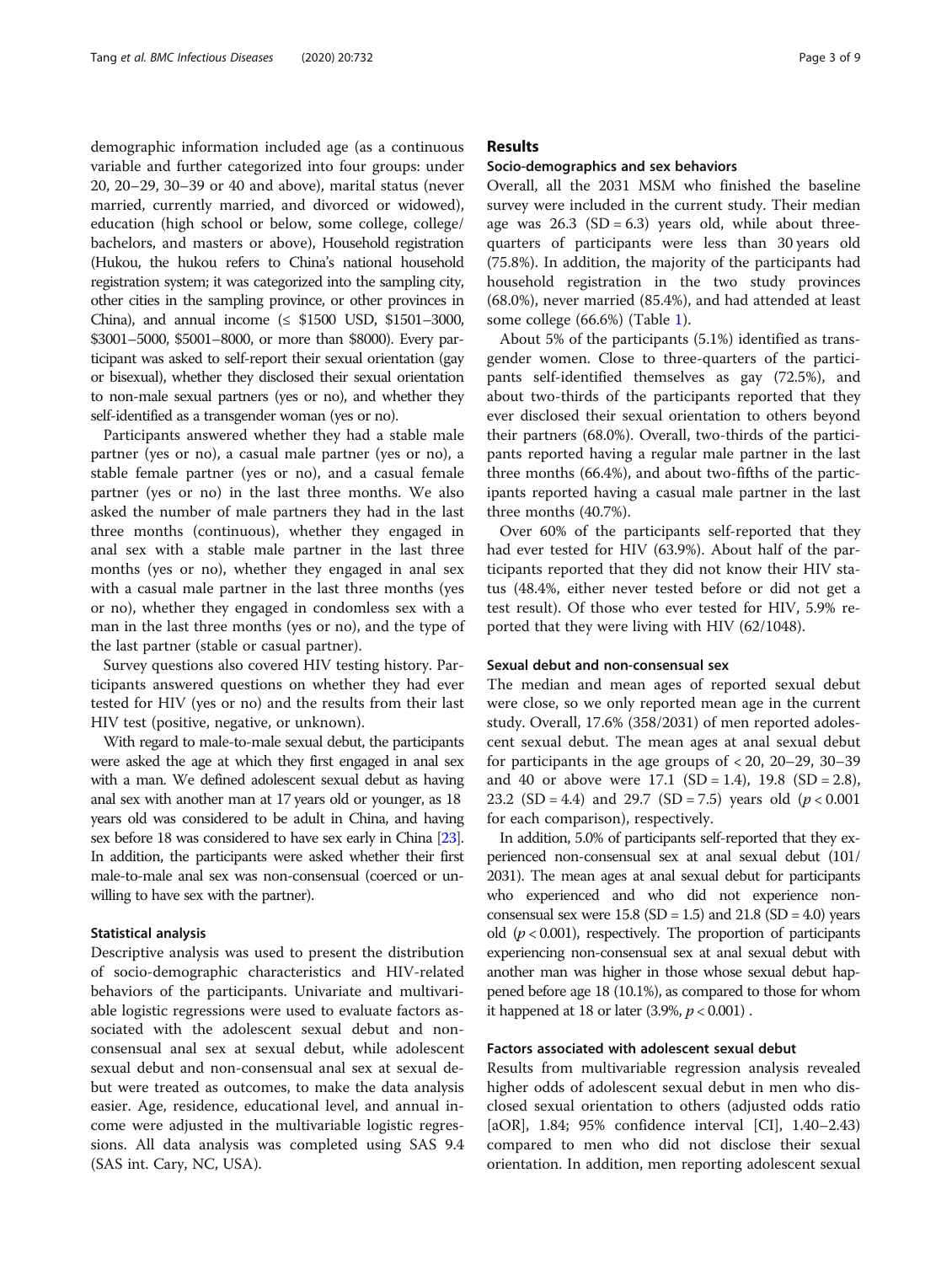<span id="page-3-0"></span>**Table 1** Socio-demographic characteristics of men who have sex with men (MSM) and transgender individuals in China, 2016 (N = 2031)

| 400 H<br><b>Variables</b>                       | Frequency | Percent (%) |
|-------------------------------------------------|-----------|-------------|
| Age group (years)                               |           |             |
| $<$ 20                                          | 185       | 9.1         |
| $20 - 29$                                       | 1355      | 66.7        |
| $30 - 39$                                       | 397       | 19.6        |
| $\geq 40$                                       | 94        | 4.6         |
| Household registration (Hukou)                  |           |             |
| The sampling city                               | 627       | 30.9        |
| Other cities in the sampling province           | 754       | 37.1        |
| Other provinces                                 | 650       | 32.0        |
| <b>Marital Status</b>                           |           |             |
| Never married                                   | 1735      | 85.4        |
| Currently married                               | 187       | 9.2         |
| Divorced or widowed                             | 109       | 5.4         |
| Education                                       |           |             |
| High school or below                            | 679       | 33.4        |
| Some college                                    | 578       | 28.5        |
| College/Bachelors                               | 695       | 34.2        |
| Masters or above                                | 79        | 3.9         |
| Annual income (USD)                             |           |             |
| $=$ < 1500                                      | 337       | 16.6        |
| 1501-3000                                       | 409       | 20.1        |
| 3001-5000                                       | 687       | 33.8        |
| 5001-8000                                       | 383       | 18.9        |
| $=$ > 8001                                      | 215       | 10.6        |
| Self-identified as transgender individuals      |           |             |
| Yes                                             | 104       | 5.1         |
| No                                              | 1927      | 94.9        |
| Sexual orientation                              |           |             |
| Gay                                             | 1473      | 72.5        |
| Bisexual                                        | 558       | 27.5        |
| <b>HIV status</b>                               |           |             |
| Living with HIV                                 | 62        | 3.1         |
| At the risk of HIV                              | 986       | 48.5        |
| Unknown                                         | 61        | 3.0         |
| Never tested                                    | 922       | 45.4        |
| <b>Sexual orientation disclosure</b>            |           |             |
| Disclosed                                       | 1381      | 68.0        |
| Non-disclosed                                   | 650       | 32.0        |
| Age at sexual debut                             |           |             |
| < 18 years old                                  | 358       | 17.6        |
| 18 years old or elder                           | 1673      | 82.4        |
| Non-consensual sex at sexual debut <sup>a</sup> |           |             |
| No                                              | 1930      | 95.0        |
|                                                 |           |             |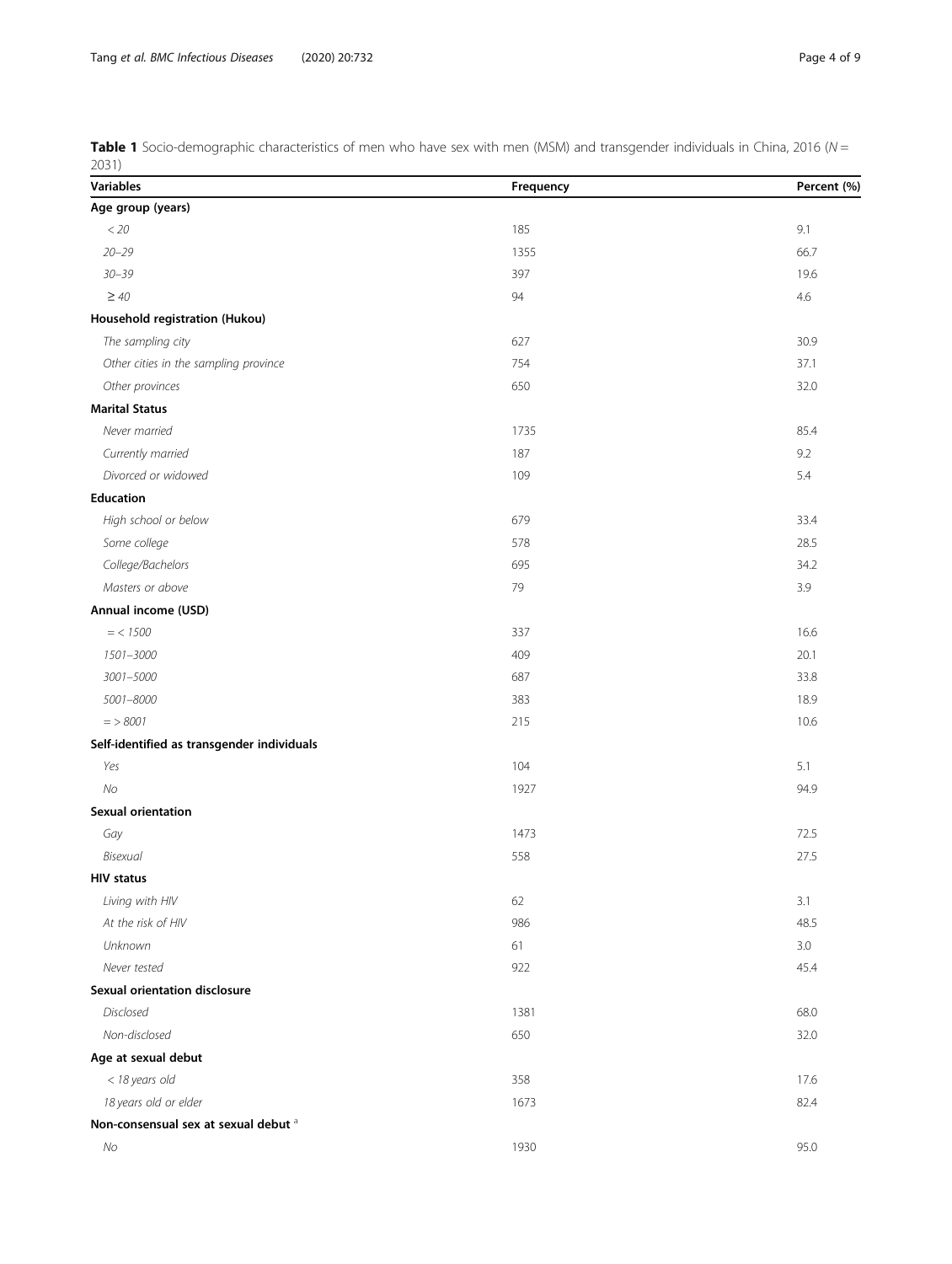Table 1 Socio-demographic characteristics of men who have sex with men (MSM) and transgender individuals in China, 2016 ( $N =$ 2031) (Continued)

| <b>Variables</b> | <br>nuenc, | 10/ |
|------------------|------------|-----|
| Yes              | $\cup$     | J.U |

Note: <sup>a</sup> We defined adolescent sexual debut as having anal sex with another man at 17 years old or younger, and the participants were asked whether their first male-to-male anal sex was non-consensual

debut with a male tended to have two or more sexual partners in the last three months  $(aOR = 1.10, 95\% \text{ CI:})$ 1.06–1.15), were more likely to engage in condomless anal sex with a male partner in the last three months  $(aOR = 1.71, 95\% CI: 1.34–2.18)$ , and to report that their most recent sexual partner being a casual partner  $(aOR = 1.29, 95\% \text{ CI: } 1.02 - 1.63)$  (Table [2\)](#page-5-0).

# Factors associated with non-consensual sex at sexual debut with a male

Results from multivariable logistic regression model demonstrated that men who reported non-consensual sex at sexual debut had higher odds of reporting adolescent sexual debut (aOR = 2.72, 95% CI: 1.76–4.21) and engaged in condomless anal sex with a male partner in the last three months  $(aOR = 1.76, 95\% \text{ CI: } 1.17-2.66)$ . In addition, men whose sexual debut with a male was non-consensual were more likely to have ever tested for HIV (aOR = 1.56, 95% CI: 1.01–2.42) (Table [3\)](#page-6-0).

#### **Discussion**

Adolescent sexual debut and non-consensual sex at sexual debut with a male were closely correlated with subsequent condomless anal sex and among Chinese MSM. Our findings indicate that 5% of MSM in the study experienced a non-consensual sexual debut. This study adds to the current literature by providing data on sexual debut and non-consensual sex at sexual debut with a male and identifying the correlates of adolescent sexual debut and non-consensual sex among Chinese MSM, and it is a rare example of research on adolescent and non-consensual anal sexual debut among MSM in a low- and middle- income countries (LMICs) context.

We found that about 18% of the participants' experienced adolescent anal sexual debut, and at the mean age of 20.7 years old. The mean age at anal sexual debut among the participants in our study was similar to two studies in China, [\[3](#page-7-0), [14\]](#page-7-0) However, the mean ages of debut in this study were older than those reported among MSM in the US [\[5](#page-7-0)]. Similar to a study conducted in China in 2012–2013, our study also indicated that the age at sexual debut for Chinese MSM were lower among younger participants, which may partially explain the younger age of debut observed in our study. The decreasing age at anal sexual debut may reflect the sexual revolution and changing pattern for partner seeking among MSM in China. Before 2008, the main settings

where Chinese MSM identified male partners were public parks, bars, or bathhouse [\[24](#page-8-0)]. Considering that many Chinese MSM reported discomfort with visiting gay bars or bathhouses due to fears of being identified in public as a gay man, [[25](#page-8-0)] challenges identifying potential male partners may have delayed their age at sexual debut. However, the rise in popularity of the internet and social media (i.e., gay dating apps) sites for MSM in China has reduced challenges associated with sexual partner seeking, potentially facilitating sex initiation at earlier ages. In addition, as a result of rapid cultural change, social norms about sex among Chinese MSM have also rapidly changed in the past decade, which may have also made MSM more likely to initiate male-to-male anal sex early. We therefore recommend that clinicians should screen for factors like adolescent sexual debut and/or coercive sex when providing HIV services to Chinese MSM.

We found that about 5% of the participants reported a non-consensual anal sexual debut. The proportion of non-consensual anal sex in our study was lower than in a previous small study from China [\[14](#page-7-0)]. This proportion was much lower than observed by studies conducted in Ecuador (26.7%) [[26\]](#page-8-0) and Myanmar (15%) [\[27\]](#page-8-0). The limited literature on non-consensual sex among MSM also indicated that a higher proportion of MSM experienced non-consensual sex than other men and those who experienced non-consensual sex usually suffer a range of long-term health effects [\[2](#page-7-0), [28](#page-8-0)]. Previous studies have reported that MSM who experienced sexual abuse were more likely to later report depression, problematic alcohol use, more partners, more frequent condomless sex, and higher HIV prevalence [\[9](#page-7-0), [29](#page-8-0)], and hence, on-time supportive services to help them overcome these problems are needed. Further implementation studies that aim to provide and evaluate the effect of supportive services for the victims are also needed. In addition, hotlines and online help queries should also be set up in order to provide timely supportive services to victims.

We also found that about 10% of men with adolescent anal sexual debut also reported non-consensual anal sex. Due to the limited literature on this topic, we did not find any similar study on this topic. However, the strong association between adolescent sexual debut and nonconsensual sex in our study suggests that some young gay men are being assaulted or coerced. One potential reason for this phenomenon is that there is a lack of legal protection for gay men, and in the event of a same-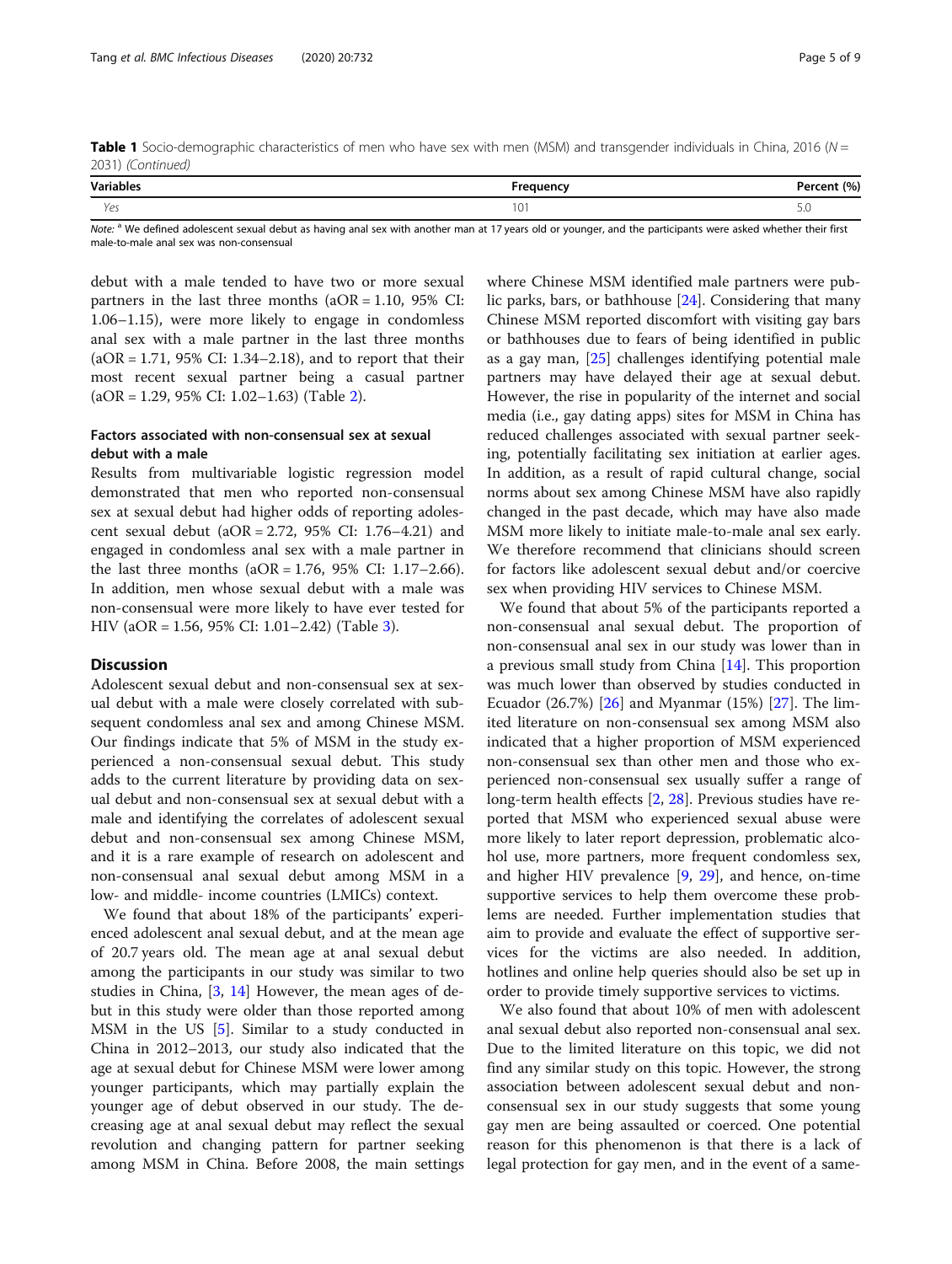<span id="page-5-0"></span>Table 2 Factors associated with adolescent sexual debut among Chinese men who have sex with men (MSM), 2016 ( $N = 2031$ )

| <b>Variables</b>                                  | Crude OR (95% CI)     | Adjusted OR (95% CI) <sup>8</sup> |
|---------------------------------------------------|-----------------------|-----------------------------------|
| <b>Sexual Orientation</b>                         |                       |                                   |
| Bisexual                                          | $0.88$ (0.58, 1.14)   | 0.97(0.74, 1.27)                  |
| Gay                                               | Ref.                  |                                   |
| Ever disclosed sexual orientation to others       |                       |                                   |
| Yes                                               | 190 (1.45, 2.49)      | 1.84 (1.40, 2.43)                 |
| No                                                | Ref.                  |                                   |
| <b>Transgender individuals</b>                    |                       |                                   |
| No                                                | 0.84(0.51, 1.37)      | 0.84(0.51, 1.40)                  |
| Yes                                               | Ref.                  |                                   |
| Number of male partners in the last three months  | 1.09 (1.04, 1.14)     | 1.10(1.06, 1.15)                  |
| Anal sex with stable male partners in 3 months    |                       |                                   |
| Yes                                               | 1.49 (1.17, 1.89)     | 1.58 (1.24, 2.02)                 |
| <b>No</b>                                         | Ref.                  |                                   |
| Condomless anal sex in the past 3 months          |                       |                                   |
| Yes                                               | 1.61 (1.27, 2.05)     | 1.71 (1.34, 2.18)                 |
| <b>No</b>                                         | Ref.                  |                                   |
| Anal sex with casual male partners in 3 months    |                       |                                   |
| Yes                                               | 1.99 (1.15, 3.46)     | 2.06 (1.18, 3.59)                 |
| No                                                | Ref.                  |                                   |
| Stable or casual partner as your last sex partner |                       |                                   |
| Casual partner                                    | 1.29 (1.03,1.63)      | 1.29 (1.02,1.63)                  |
| Stable partner                                    | Ref.                  |                                   |
| Ever tested for HIV                               |                       |                                   |
| Yes                                               | 0.99 (0.78, 1.26)     | 1.08 (0.85, 1.38)                 |
| <b>No</b>                                         | Ref.                  |                                   |
| HIV status <sup>b</sup>                           |                       |                                   |
| Living with HIV                                   | 1.36 (0.73, 2.52)     | 1.30 (0.69, 2.46)                 |
| Unknown                                           | $0.60$ $(0.27, 1.35)$ | $0.59$ (0.26, 1.34)               |
| At the risk of HIV                                | Ref.                  |                                   |

Note <sup>a</sup>Models were adjusted for participants' marital status, household registration, and education level. Due to high collinearity, age was not adjusted; <sup>b</sup>among people who ever tested for HIV

sex assault, the perpetrators were rarely held accountable, and victims remain unprotected in China. Thus, strategies such as providing community support and protective services (i.e., anonymous reporting platforms and support groups) to people who experienced nonconsensual sexual debut would be important. Legal aid and psychological counseling would also be useful, especially in China where the current criminal law does not recognize men being victims of rape [\[30](#page-8-0)].

We found that men who reported both adolescent and non-consensual sexual debut were more likely to engage in condomless anal sex. This finding is consistent with the limited literature on adolescent sexual debut [[7,](#page-7-0) [14](#page-7-0), [17,](#page-7-0) [31\]](#page-8-0). The script theory and life-course models indicate that the early sexual experience of a man could

shape their preferences of the characteristics of certain partners, and impact their subsequent sexual behavior with different partners [[14,](#page-7-0) [32\]](#page-8-0). Another potential explanation for this phenomenon is that both adolescent and non-consensual sexual debut can lead to psychological problems and self-harm, while these issues are highly correlated with condomless sex. [\[33,](#page-8-0) [34\]](#page-8-0) However, we did not collect this information in our study, and further studies on understanding the mechanism of this phenomenon among Chinese MSM are needed. Approaches for promoting condom use during and after sexual debut among MSM would be essential.

Our study has several limitations. First, the crosssectional nature of this study means that all the correlations identified in this study should be inferred with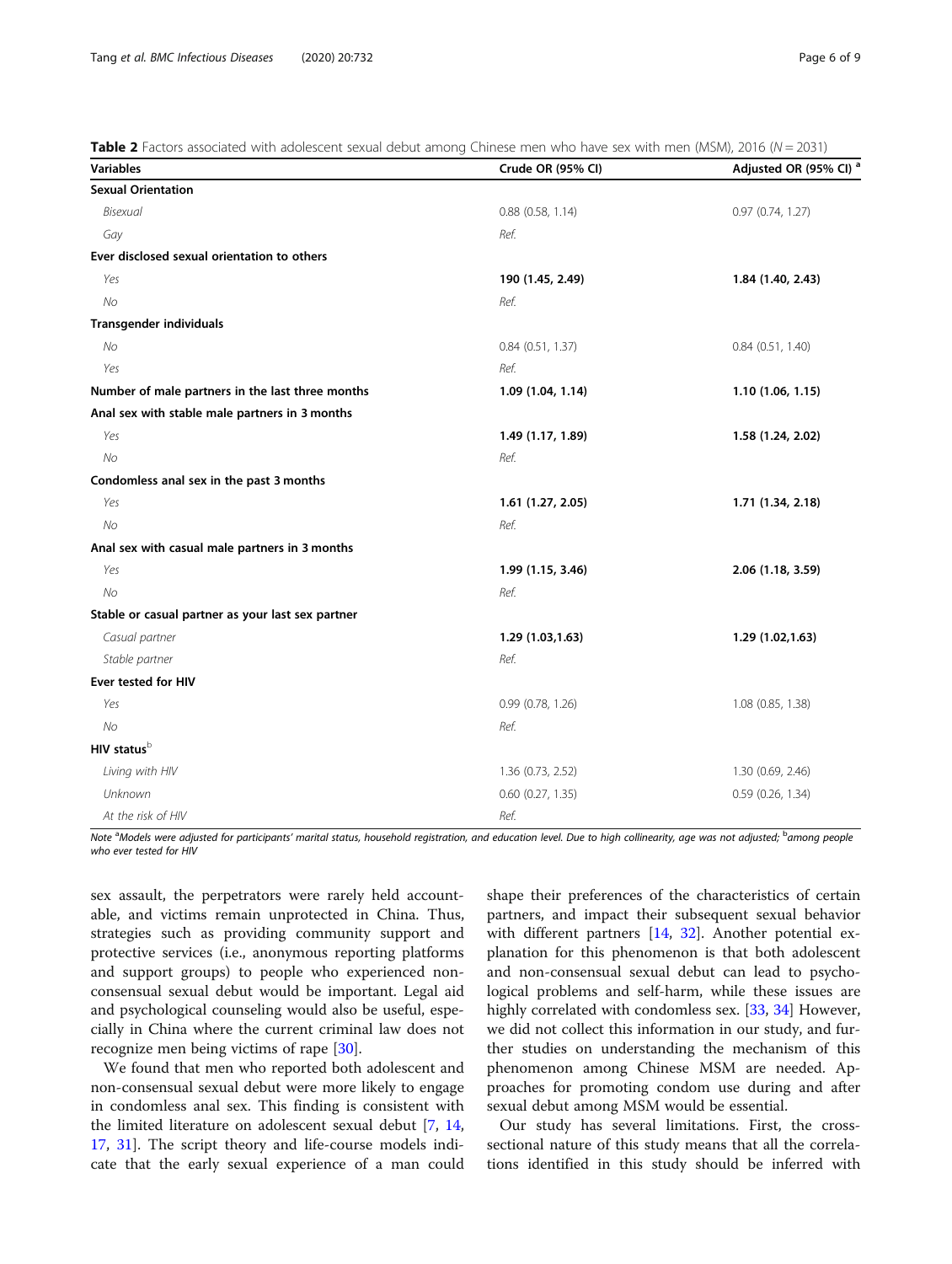<span id="page-6-0"></span>Table 3 Factors associated with non-consensual sex at sexual debut among Chinese men who have sex with men (MSM), 2016  $(N = 2031)$ 

| <b>Variables</b>                                  | Crude OR (95% CI)     | Adjusted OR (95% CI) <sup>6</sup> |
|---------------------------------------------------|-----------------------|-----------------------------------|
| Sexual orientation                                |                       |                                   |
| Bisexual                                          | 1.12 (0.72,1.74)      | 1.10 (0.70,1.72)                  |
| Gay                                               | Ref.                  |                                   |
| Ever disclosed sexual orientation to others       |                       |                                   |
| Yes                                               | 1.07 (0.69,1.65)      | 1.11 (0.72,1.73)                  |
| No                                                | Ref.                  |                                   |
| Transgender individuals                           |                       |                                   |
| No                                                | 1.04(0.41, 2.61)      | 1.04(0.41, 2.63)                  |
| Yes                                               | Ref.                  |                                   |
| Adolescent sexual debut                           |                       |                                   |
| Yes                                               | 2.77 (1.81,4.23)      | 2.72 (1.76, 4.21)                 |
| <b>No</b>                                         | Ref.                  |                                   |
| Number of male partners in last 3 months          | 1.00 (0.96,1.04)      | 1.00 (0.97,1.04)                  |
| Anal sex with stable male partners in 3 months    |                       |                                   |
| Yes                                               | 0.78 (0.46,1.30)      | 0.78(0.46, 1.31)                  |
| No                                                | Ref.                  |                                   |
| Condomless anal sex in 3 months                   |                       |                                   |
| Yes                                               | 1.70 (1.13,2.57)      | 1.76 (1.17,2.66)                  |
| <b>No</b>                                         | Ref.                  |                                   |
| Anal sex with casual male partners in 3 months    |                       |                                   |
| No                                                | $0.77$ $(0.37, 1.59)$ | $0.80$ $(0.39, 1.67)$             |
| Yes                                               | Ref.                  |                                   |
| Stable or casual partner as your last sex partner |                       |                                   |
| Stable partner                                    | 0.70(0.47,1.04)       | 080 (0.47,1.05)                   |
| Casual partner                                    | Ref.                  |                                   |
| Ever tested for HIV                               |                       |                                   |
| Yes                                               | 1.43 (0.92,2.22)      | 1.56 (1.01,2.42)                  |
| No                                                | Ref.                  |                                   |
| HIV statusb                                       |                       |                                   |
| Living with HIV                                   | $1.44$ (0.50, 4.15)   | 1.33 (0.46, 3.88)                 |
| Unknown                                           | 3.16 (1.42, 7.03)     | 2.97 (1.33, 6.65)                 |
| At the risk of HIV                                | Ref.                  |                                   |

Note <sup>a</sup>Models were adjusted for participants' marital status, household registration, and education level. Due to high collinearity, age was not adjusted; <sup>b</sup>among people who ever tested for HIV

caution. Second, we did not collect information on violence, mental health, alcohol, and substance abuse from the participants, while these variables are considered to be highly correlated with adolescent sexual debut and non-consensual sex. Third, as an online survey conducted in eight Chinese cities, our results cannot represent the general situation among Chinese MSM, as the online recruited participants tended to be young and well-educated. Fourth, as all data collected were selfreported, and since same-sex sexual activity is stigmatized in China, the rates of adolescent sexual debut and coerced sex may be underestimated in China, and social desirability bias may be present. However, we anticipate that this bias is small since the survey was online and no face-to-face meeting was involved. Regardless, our study provided useful information for a glimpse of the whole picture of adolescent sexual debut and non-consensual sex among Chinese MSM.

# Conclusion

A substantial proportion of Chinese MSM reported adolescent anal sexual debut, and 5% of MSM reported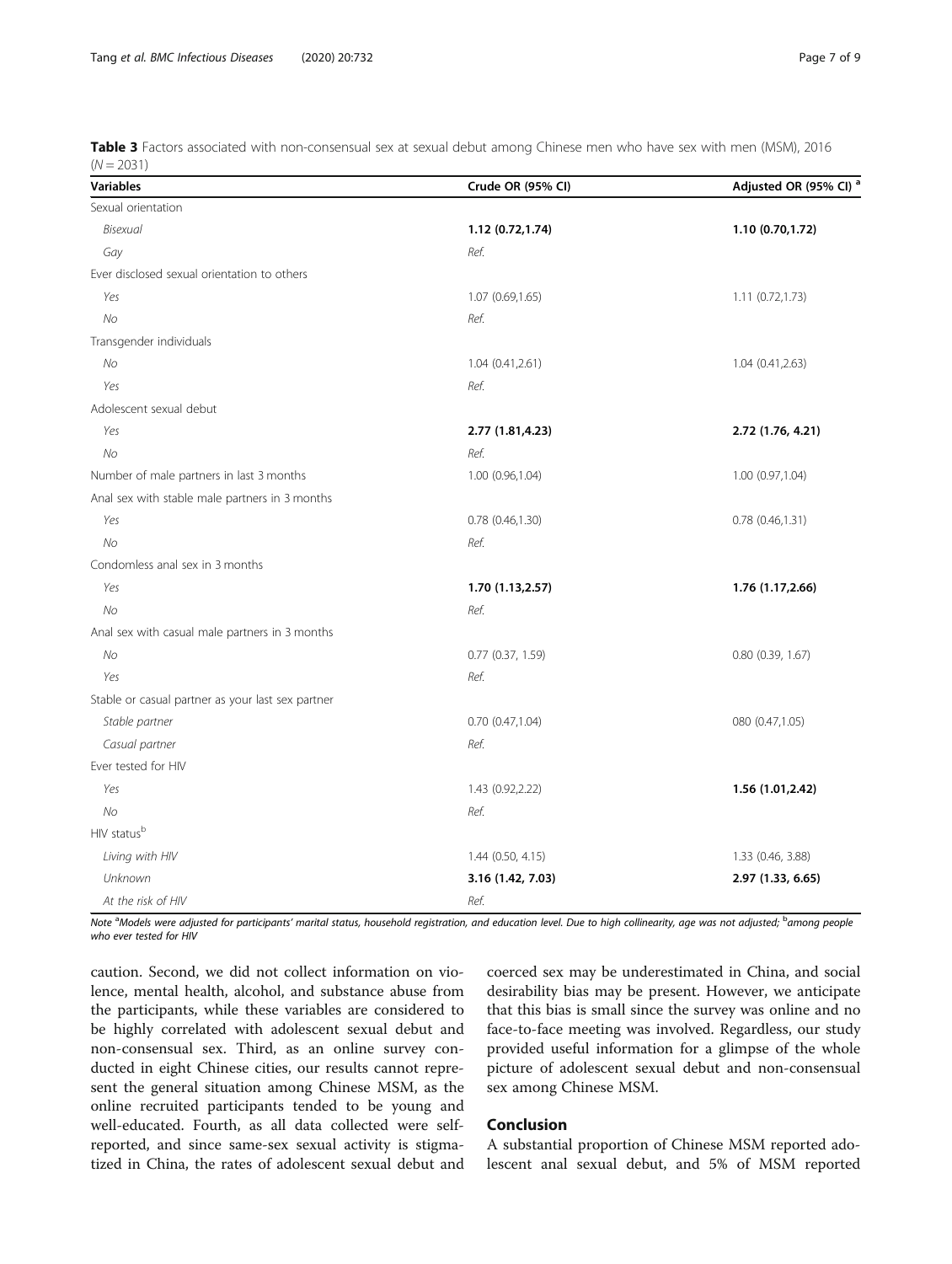<span id="page-7-0"></span>non-consensual anal sex at sexual debut. In addition, both adolescent sexual debut and non-consensual sex were associated with current risk behaviors such as condomless sex. These findings highlight the need for evidence-based sex education and intervention to protect the sexual autonomy of young men in the rising male-to-male sex culture in contemporary China. The findings of this study also have implications for expanding research about sexuality among youth. For example, studies evaluating the lifetime and recent nonconsensual sex events, law or legal support needs, and health service needs would be very useful for providing tailored services for MSM.

#### Abbreviations

CI: Confidence interval; MSM: Who have sex with men; LMIC: Low- and middle- income countries; RCT: Randomized controlled trial; STI: Sexually transmitted infection

#### Acknowledgments

The authors thank all the people who contributed to this study, especially the study participants.

#### Authors' contributions

WT drafted this manuscript, WH, DW, BY, CW (Cheng Wang), WM, CW(Chongyi Wei) and JT collected the data, WH, YW helped the data analysis, YW, DW, FY, JO, HF, BY, YX, CW1 (Cheng Wang), KS, CW2(Chongyi Wei), WM and JT reviewed this manuscript, and WT and JT conceived this study. All the listed authors approved the final version of the manuscript for submission.

#### Funding

This work was supported by the National Key Research and Development Program of China (2017YFE0103800), the National Institutes of Health (NIAID 1R01AI114310–01, NIAID K24AI143471), UNC Center for AIDS Research (NIAID 5P30AI050410), NIMH (R34MH109359 and R34MH119963), National Science and Technology Major Project (2018ZX10101–001–001-003), The National Nature Science Foundation of China (81903371) and SESH (Social Entrepreneurship to Spur Health) Global. The funders had no role in study design, data collection, and analysis, decision to publish, or preparation of the manuscript.

#### Availability of data and materials

The datasets used and/or analyzed during the current study are available from the corresponding author on reasonable request.

#### Ethics approval and consent to participate

Ethical approval was obtained from the ethics review committees at the Guangdong Provincial Center for Skin Diseases and STI Control (Guangzhou, China, #LS2016012604), and the University of North Carolina at Chapel Hill (Chapel Hill, North Carolina, #IGHID 11413). Digital inform consent was obtained from the participants before the survey.

#### Consent for publication

Not applicable.

#### Competing interests

The authors declare that they have no competing interests. We further declare that Drs. Chongyi Wei, Weiming Tang and Joseph D. Tucker are editorial board members of the journal.

#### Author details

<sup>1</sup>Dermatology Hospital of Southern Medical University, Guangzhou 510095, China. <sup>2</sup>University of North Carolina at Chapel Hill Project-China, Guangzhou 510095, China. <sup>3</sup> Faculty of Infectious and Tropical Diseases, London School of Hygiene and Tropical Medicine, London, UK. <sup>4</sup>Central Clinical School, Monash University, Melbourne, Australia. <sup>5</sup> Division of Community Health and

Research, Eastern Virginia Medical School, Norfolk, Virginia, USA. <sup>6</sup>School of Public Health, Southern Medical University, Guangzhou, China. <sup>7</sup>School of Public Health, Shandong University, Jinan, China. <sup>8</sup>Rutgers University, New Brunswick, NJ, USA.

### Received: 24 April 2020 Accepted: 1 October 2020 Published online: 07 October 2020

#### References

- 1. Lyons A, Pitts M, Grierson J, Smith A, McNally S, Couch M. Age at first anal sex and HIV/STI vulnerability among gay men in Australia. Sex Transm Infect. 2012;88(4):252–7.
- 2. Ratner PA, Johnson JL, Shoveller JA, Chan K, Martindale SL, Schilder AJ, et al. Non-consensual sex experienced by men who have sex with men: prevalence and association with mental health. Patient Educ Couns. 2003; 49(1):67–74.
- 3. Zou H, Xu J, Hu Q, Yu Y, Fu G, Wang Z, et al. Decreasing age at first anal intercourse among men who have sex with men in China: a multicentre cross-sectional survey. J Int AIDS Soc. 2016;19(1):20792.
- 4. Lloyd S, Operario D. HIV risk among men who have sex with men who have experienced childhood sexual abuse: systematic review and metaanalysis. AIDS Educ Prev. 2012;24(3):228–41.
- 5. Glick SN, Morris M, Foxman B, Aral SO, Manhart LE, Holmes KK, et al. A comparison of sexual behavior patterns among men who have sex with men and heterosexual men and women. J Acquired Immune Deficiency Syndromes (1999). 2012;60(1):83.
- 6. Coxell A, King M, Mezey G, Gordon D. Lifetime prevalence, characteristics, and associated problems of non-consensual sex in men: cross sectional survey. Bmj. 1999;318(7187):846–50.
- 7. Nelson KM, Gamarel KE, Pantalone DW, Carey MP, Simoni JM. Sexual debut and HIV-related sexual risk-taking by birth cohort among men who have sex with men in the United States. AIDS Behav. 2016;20(10):2286–95.
- 8. Xu W, Zheng L, Song J, Zhang X, Zhang X, Zheng Y. Relationship between childhood sexual abuse and HIV-related risks among men who have sex with men: findings from mainland China. Arch Sex Behav. 2018;47(7):1949–57.
- 9. Levine EC, Martinez O, Mattera B, Wu E, Arreola S, Rutledge SE, et al. Child sexual abuse and adult mental health, sexual risk behaviors, and drinking patterns among Latino men who have sex with men. J Child Sexual Abuse. 2018;27(3):237–53.
- 10. Preston DB, D'augelli AR, Kassab CD, Starks MT. The relationship of stigma to the sexual risk behavior of rural men who have sex with men. AIDS Education & Prevention. 2007;19(3):218–30.
- 11. Zhang J, Zheng L, Zheng Y. Moral and sexual disgust suppress sexual risk behaviors among men who have sex with men in China. Front Psychol. 2017;7:2045.
- 12. Pijanowski S. The sexual identity development of gay men in China. Walden University: Walden University; 2018.
- 13. Steinhauer I. Sex and sexual education in China: traditional values and social implications: University of Colorado Boulder; 2016.
- 14. Pan SW, Ruan Y, Spittal PM, Pearce ME, Qian H-Z, Li D, et al. HIV vulnerabilities and coercive sex at same-sex sexual debut among men who have sex with men in Beijing, China. AIDS Care. 2014;26(6):742–9.
- 15. Tang W, Best J, Zhang Y, Liu F-Y, Tso LS, Huang S, et al. Gay mobile apps and the evolving virtual risk environment: a cross-sectional online survey among men who have sex with men in China. Sex Transm Infect. 2016; 92(7):508–14. <https://doi.org/10.1136/sextrans-2015-052469>.
- 16. Tang W, Wei C, Cao B, Wu D, Li KT, Lu H, et al. Crowdsourcing to expand HIV testing among men who have sex with men in China: a closed cohort stepped wedge cluster randomized controlled trial. PLoS Med. 2018;15(8): e1002645.
- 17. Xu R, Dai W, Zhao G, Tu D, Yang L, Wang F, et al. Adolescent sexual debut and HIV infection among men who have sex with men in Shenzhen, China. Biomed Res Int. 2016;2016:2987472. <https://doi.org/10.1155/2016/2987472>. .
- 18. Zhongxin S, Farrer J, Choi K-H. Sexual identity among men who have sex with men in Shanghai. China Perspectives. 64 | march - april 2006, Online since 21 December 2006, connection on 19 April 2019. [http://journals.](http://www.journals.openedition.org/chinaperspectives/598) [openedition.org/chinaperspectives/598](http://www.journals.openedition.org/chinaperspectives/598).
- 19. Tang S, Tang W, Meyer K, Chan P, Chen Z, Tucker JD. HIV Epidemiology and Responses among Men Who Have Sex with Men and Transgender Individuals in China: A Scoping Review. BMC Infect Dis. 2016;16(1):588. <https://doi.org/10.1186/s12879-016-1904-5>. .